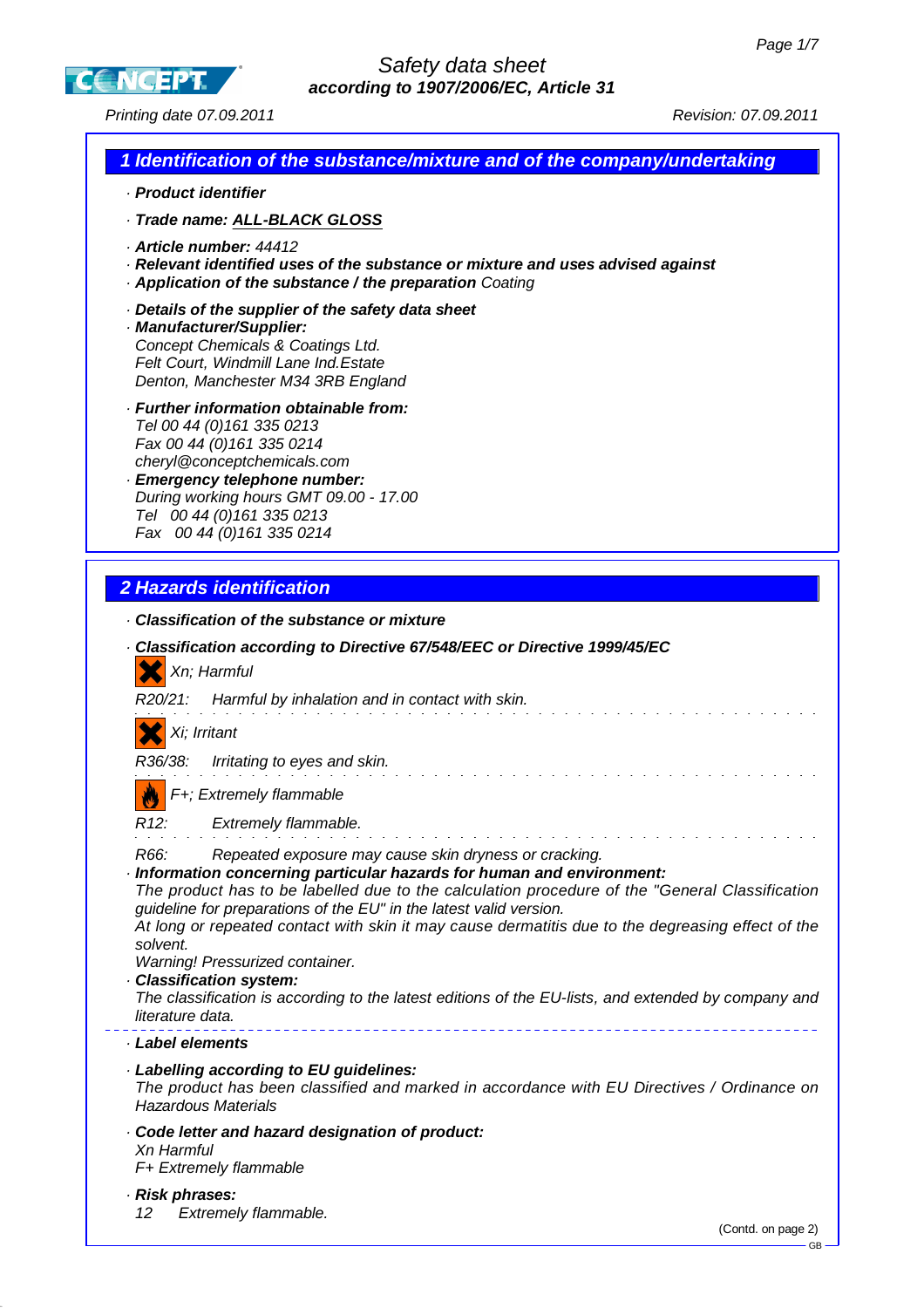**CCNCEPT** 

#### Printing date 07.09.2011 Revision: 07.09.2011

**Trade name: ALL-BLACK GLOSS**

(Contd. of page 1) 20/21 Harmful by inhalation and in contact with skin. 36/38 Irritating to eyes and skin. 66 Repeated exposure may cause skin dryness or cracking. · **Safety phrases:** 16 Keep away from sources of ignition - No smoking. 23 Do not breathe gas/fumes/vapour/spray (appropriate wording to be specified by the manufacturer). 26 In case of contact with eyes, rinse immediately with plenty of water and seek medical advice. 36/37 Wear suitable protective clothing and gloves. 38 In case of insufficient ventilation, wear suitable respiratory equipment. 51 Use only in well-ventilated areas. 60 This material and its container must be disposed of as hazardous waste. · **Special labelling of certain preparations:** Safety data sheet available for professional user on request. Pressurized container: protect from sunlight and do not expose to temperatures exceeding 50°C. Do not pierce or burn, even after use. Do not spray on a naked flame or any incandescent material. Buildup of explosive mixtures possible without sufficient ventilation. Keep out of the reach of children · **Other hazards** · **Results of PBT and vPvB assessment** · **PBT:** Not applicable. · **vPvB:** Not applicable.

Safety data sheet **according to 1907/2006/EC, Article 31**

### **3 Composition/information on ingredients**

· **Chemical characterization: Mixtures**

· **Description:** Mixture of substances listed below with nonhazardous additions.

| · Dangerous components:            |                               |                                                                          |        |
|------------------------------------|-------------------------------|--------------------------------------------------------------------------|--------|
| CAS: 67-64-1<br>EINECS: 200-662-2  | propan-2-one                  | $X$ Xi R36; $F$ F R11<br>R66-67                                          | 25-50% |
| CAS: 106-97-8<br>EINECS: 203-448-7 | butane                        | $F+R12$                                                                  | 25-50% |
|                                    | <b>High Gloss Black Paint</b> | $\mathbf{\times}$ Xn R20/21; $\mathbf{\times}$ Xi R38<br>R <sub>10</sub> | 10-25% |

· **Additional information** For the wording of the listed risk phrases refer to section 16.

### **4 First aid measures**

· **Description of first aid measures**

· **General information**

Symptoms of poisoning may even occur after several hours; therefore medical observation for at least 48 hours after the accident.

· **After inhalation**

Supply fresh air. If required, provide artificial respiration. Keep patient warm. Consult doctor if symptoms persist.

In case of unconsciousness place patient stably in side position for transportation.

- · **After skin contact** Immediately wash with water and soap and rinse thoroughly.
- · **After eye contact**

Rinse opened eye for several minutes under running water. If symptoms persist, consult a doctor.

· **After swallowing** If symptoms persist consult doctor.

(Contd. on page 3)

GB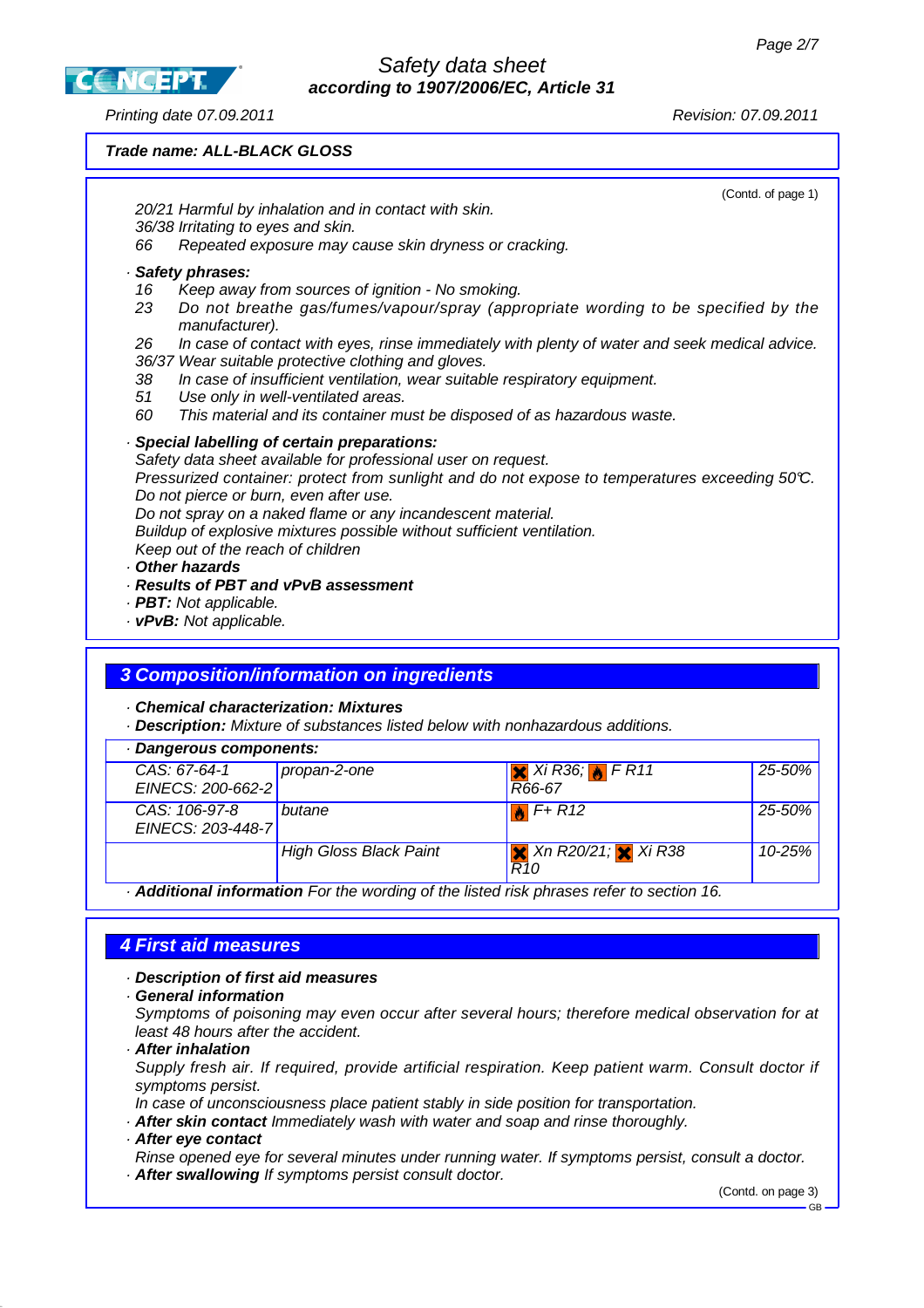**CC NCEPT** 

## Safety data sheet **according to 1907/2006/EC, Article 31**

Printing date 07.09.2011 Revision: 07.09.2011

(Contd. of page 2)

### **Trade name: ALL-BLACK GLOSS**

· **Information for doctor**

- · **Most important symptoms and effects, both acute and delayed** No further relevant information available.
- · **Indication of any immediate medical attention and special treatment needed** No further relevant information available.

# **5 Firefighting measures**

- · **Extinguishing media**
- · **Suitable extinguishing agents** CO2, powder or water spray. Fight larger fires with water spray or alcohol resistant foam.
- · **For safety reasons unsuitable extinguishing agents** Water with full jet.
- · **Special hazards arising from the substance or mixture** No further relevant information available.
- · **Advice for firefighters**
- · **Protective equipment:** Wear suitable respiratory protective equipment.

## **6 Accidental release measures**

- · **Personal precautions, protective equipment and emergency procedures** Wear protective equipment. Keep unprotected persons away.
- · **Environmental precautions:** Do not allow to enter sewers /surface or ground water drains.
- · **Methods and material for containment and cleaning up:** Dispose contaminated material as waste according to item 13. Ensure adequate ventilation.
- · **Reference to other sections** See Section 8 for information on personal protection equipment. See Section 13 for disposal information.

# **7 Handling and storage**

### · **Handling**

- · **Precautions for safe handling** No special precautions are necessary if used correctly. Ensure good interior ventilation, especially at floor level. (Fumes are heavier than air). Prevent formation of vapours
- · **Information about fire and explosion protection:** Keep ignition sources away - Do not smoke. Protect against electrostatic charges. Pressurized container: protect from sunlight and do not expose to temperatures exceeding 50°C, i.e. electric lights. Do not pierce or burn, even after use.
- Do not spray onto a naked flame or any incandescent material.
- · **Conditions for safe storage, including any incompatibilities**
- · **Storage**
- · **Requirements to be met by storerooms and receptacles:** Store in a cool location. Observe official regulations on storing packagings with pressurized containers.
- · **Information about storage in one common storage facility:** Not required.
- · **Further information about storage conditions:** Store in cool, dry conditions in well sealed receptacles. Protect from heat and direct sunlight.

(Contd. on page 4)

GB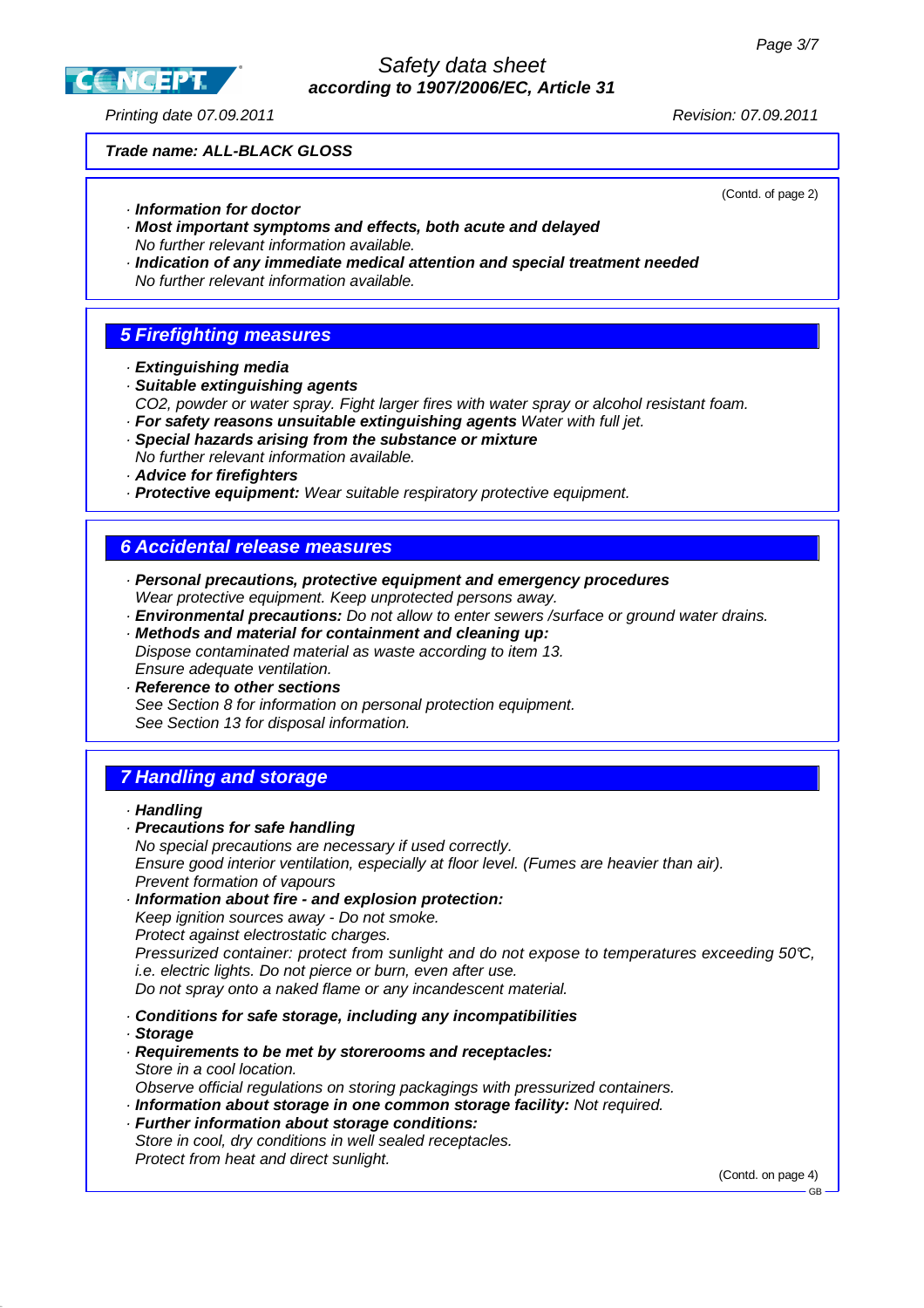**CC NCEPT** 

### Safety data sheet **according to 1907/2006/EC, Article 31**

### Printing date 07.09.2011 Revision: 07.09.2011

(Contd. of page 3)

**Trade name: ALL-BLACK GLOSS**

· **Specific end use(s)** No further relevant information available.

**8 Exposure controls/personal protection**

· **Additional information about design of technical facilities:** No further data; see item 7.

- · **Control parameters**
- · **Ingredients with limit values that require monitoring at the workplace:**

|  | 67-64-1 propan-2-one |
|--|----------------------|
|--|----------------------|

WEL Short-term value: 3620 mg/m<sup>3</sup>, 1500 ppm Long-term value: 1210 mg/m<sup>3</sup>, 500 ppm

### **106-97-8 butane**

WEL Short-term value: 1810 mg/m<sup>3</sup>, 750 ppm Long-term value:  $1450$  mg/m<sup>3</sup>, 600 ppm Carc (if more than 0.1% of buta-1.3-diene)

· **Additional information:** The lists valid during the making were used as basis.

- · **Exposure controls**
- · **Personal protective equipment**
- · **General protective and hygienic measures** Keep away from foodstuffs, beverages and feed. Immediately remove all soiled and contaminated clothing Wash hands before breaks and at the end of work. Avoid contact with the eyes and skin.
- · **Respiratory protection:** In case of brief exposure or low pollution use respiratory filter device. In case of intensive or longer exposure use self-contained respiratory protective device.
- · **Protection of hands:** Rubber gloves
- · **Material of gloves** Nitrile rubber, NBR
- · **Penetration time of glove material**
- The exact break trough time has to be found out by the manufacturer of the protective gloves and has to be observed.
- · **Eye protection:** Safety glasses

| <b>General Information</b>                                                    | · Information on basic physical and chemical properties |  |
|-------------------------------------------------------------------------------|---------------------------------------------------------|--|
| · Appearance:                                                                 |                                                         |  |
| Form:                                                                         | Aerosol                                                 |  |
| Colour:                                                                       | Black                                                   |  |
| · Odour:                                                                      | Characteristic                                          |  |
|                                                                               |                                                         |  |
| Melting point/Melting range: undetermined<br>Boiling point/Boiling range: 0°C |                                                         |  |
|                                                                               | $-26C$                                                  |  |
| Change in condition<br>· Flash point:<br>· Ignition temperature:              | 365C                                                    |  |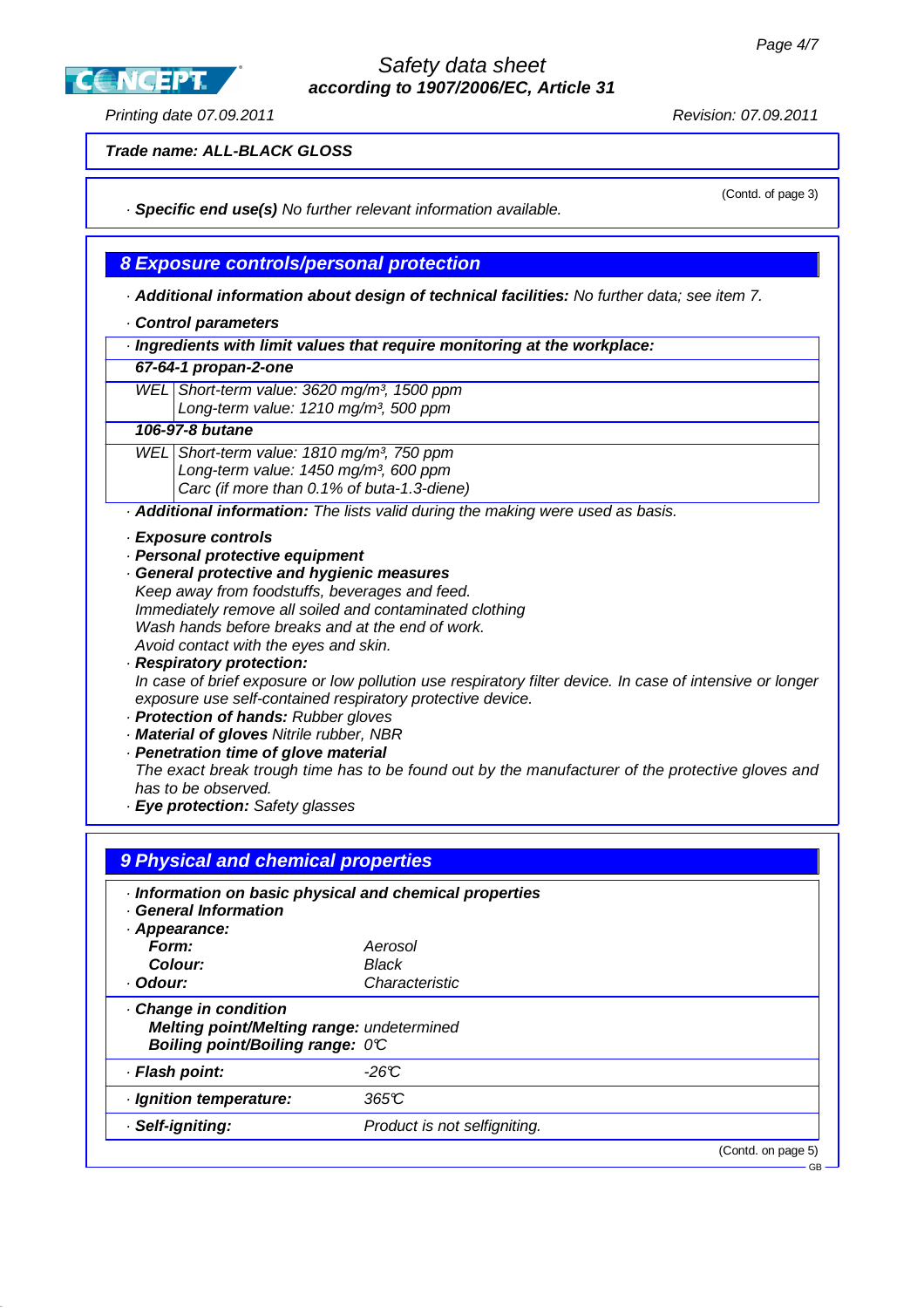

### Safety data sheet **according to 1907/2006/EC, Article 31**

Printing date 07.09.2011 Revision: 07.09.2011

#### **Trade name: ALL-BLACK GLOSS**

|                                                                 | (Contd. of page 4)                                                                              |
|-----------------------------------------------------------------|-------------------------------------------------------------------------------------------------|
| Danger of explosion:                                            | Product is not explosive. However, formation of explosive air/<br>vapour mixtures are possible. |
| · Explosion limits:                                             |                                                                                                 |
| Lower:                                                          | 1.5 Vol $%$                                                                                     |
| <b>Upper:</b>                                                   | 13.0 Vol $%$                                                                                    |
| Vapour pressure at 20°C:                                        | 247 hPa                                                                                         |
| · Density:                                                      | Not determined                                                                                  |
| Solubility in / Miscibility with<br>Water:<br>Other information | Not miscible or difficult to mix<br>No further relevant information available.                  |

## **10 Stability and reactivity**

- · **Reactivity**
- · **Chemical stability**
- · **Thermal decomposition / conditions to be avoided:**
- No decomposition if used according to specifications.
- · **Possibility of hazardous reactions** No dangerous reactions known
- · **Conditions to avoid** No further relevant information available.
- · **Incompatible materials:** No further relevant information available.
- · **Hazardous decomposition products:** No dangerous decomposition products known

#### **11 Toxicological information**

- · **Information on toxicological effects**
- · **Acute toxicity:**
- · **Primary irritant effect:**
- · **on the skin:** Irritant to skin and mucous membranes.
- · **on the eye:** Irritating effect.
- · **Sensitization:** No sensitizing effects known.
- · **Additional toxicological information:**

The product shows the following dangers according to the calculation method of the General EU Classification Guidelines for Preparations as issued in the latest version. **Harmful** 

Irritant

## **12 Ecological information**

- · **Toxicity**
- · **Acquatic toxicity:** No further relevant information available.
- · **Persistence and degradability** No further relevant information available.
- · **Behaviour in environmental systems:**
- · **Bioaccumulative potential** No further relevant information available.
- · **Mobility in soil** No further relevant information available.
- · **Additional ecological information:**
- · **General notes:**

Water hazard class 1 (German Regulation) (Self-assessment): slightly hazardous for water. Do not allow undiluted product or large quantities of it to reach ground water, water course or sewage system.

(Contd. on page 6)

GB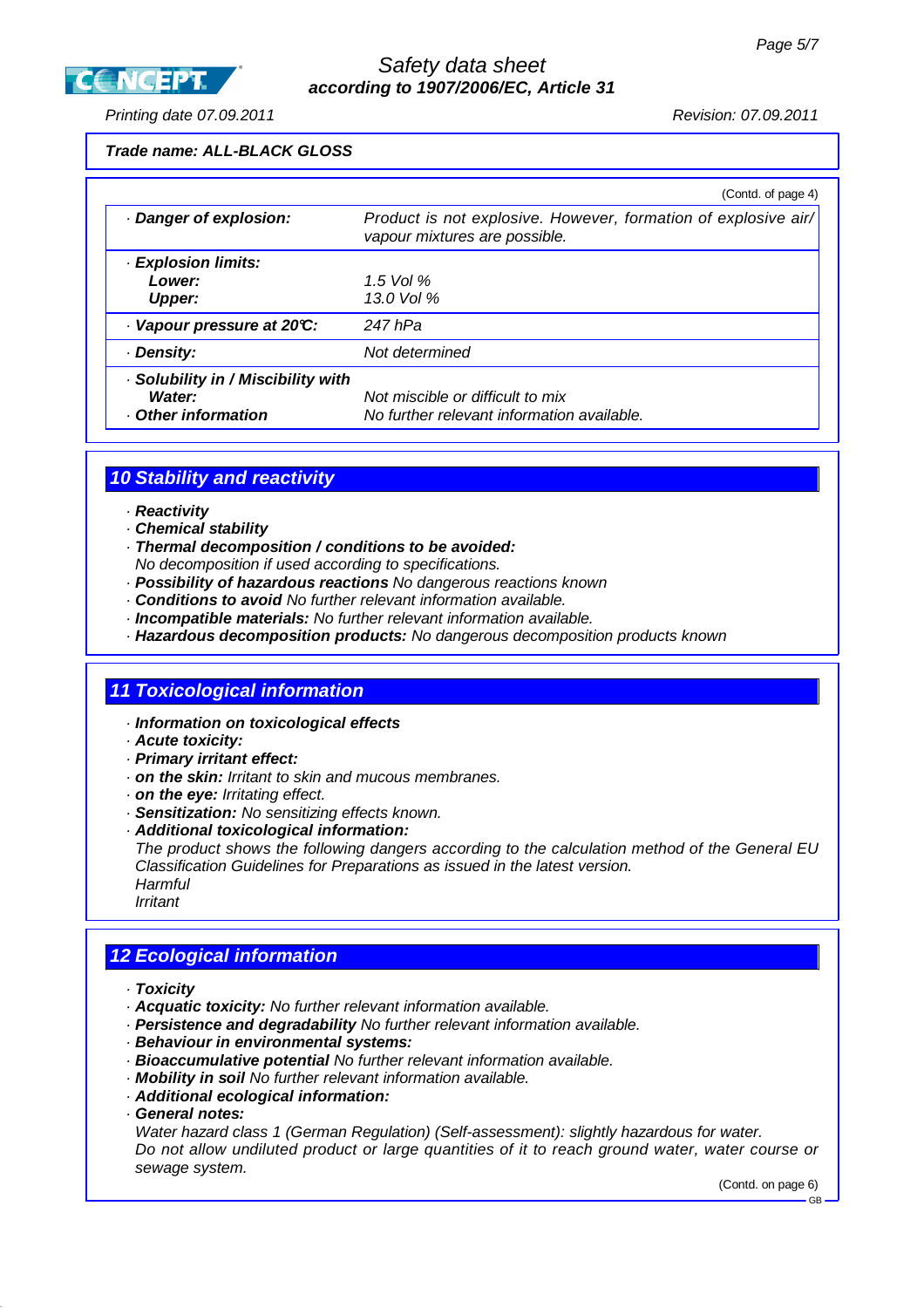

## Safety data sheet **according to 1907/2006/EC, Article 31**

Printing date 07.09.2011 **Printing date 07.09.2011** 

(Contd. of page 5)

### **Trade name: ALL-BLACK GLOSS**

### · **Results of PBT and vPvB assessment**

· **PBT:** Not applicable.

· **vPvB:** Not applicable.

· **Other adverse effects** No further relevant information available.

## **13 Disposal considerations**

- · **Waste treatment methods**
- · **Recommendation** Do not allow product to reach ground water or water course.
- · **Uncleaned packaging:**
- · **Recommendation:** Disposal must be made according to official regulations.

| · UN-Number<br>· ADR, IMDG, IATA             | <b>UN1950</b>       |
|----------------------------------------------|---------------------|
| · UN proper shipping name                    |                     |
| $·$ ADR                                      | 1950 AEROSOLS       |
| · IMDG                                       | <b>AEROSOLS</b>     |
| $·$ IATA                                     | AEROSOLS, flammable |
| · Transport hazard class(es)                 |                     |
| $·$ ADR                                      |                     |
|                                              |                     |
| · Class                                      | 2 5F Gases.         |
| · Label                                      | 2.1                 |
| · IMDG, IATA                                 |                     |
|                                              |                     |
| · Class                                      | 2.1                 |
| · Label                                      | 2.1                 |
| · Packing group                              |                     |
| · ADR, IMDG, IATA                            | Void                |
| · Environmental hazards:                     |                     |
| · Marine pollutant:                          | <b>No</b>           |
| · Special precautions for user               | Warning: Gases.     |
| Danger code (Kemler):                        |                     |
| · EMS Number:                                | $F-D, S-U$          |
| · Transport in bulk according to Annex II of |                     |
| <b>MARPOL73/78 and the IBC Code</b>          | Not applicable.     |